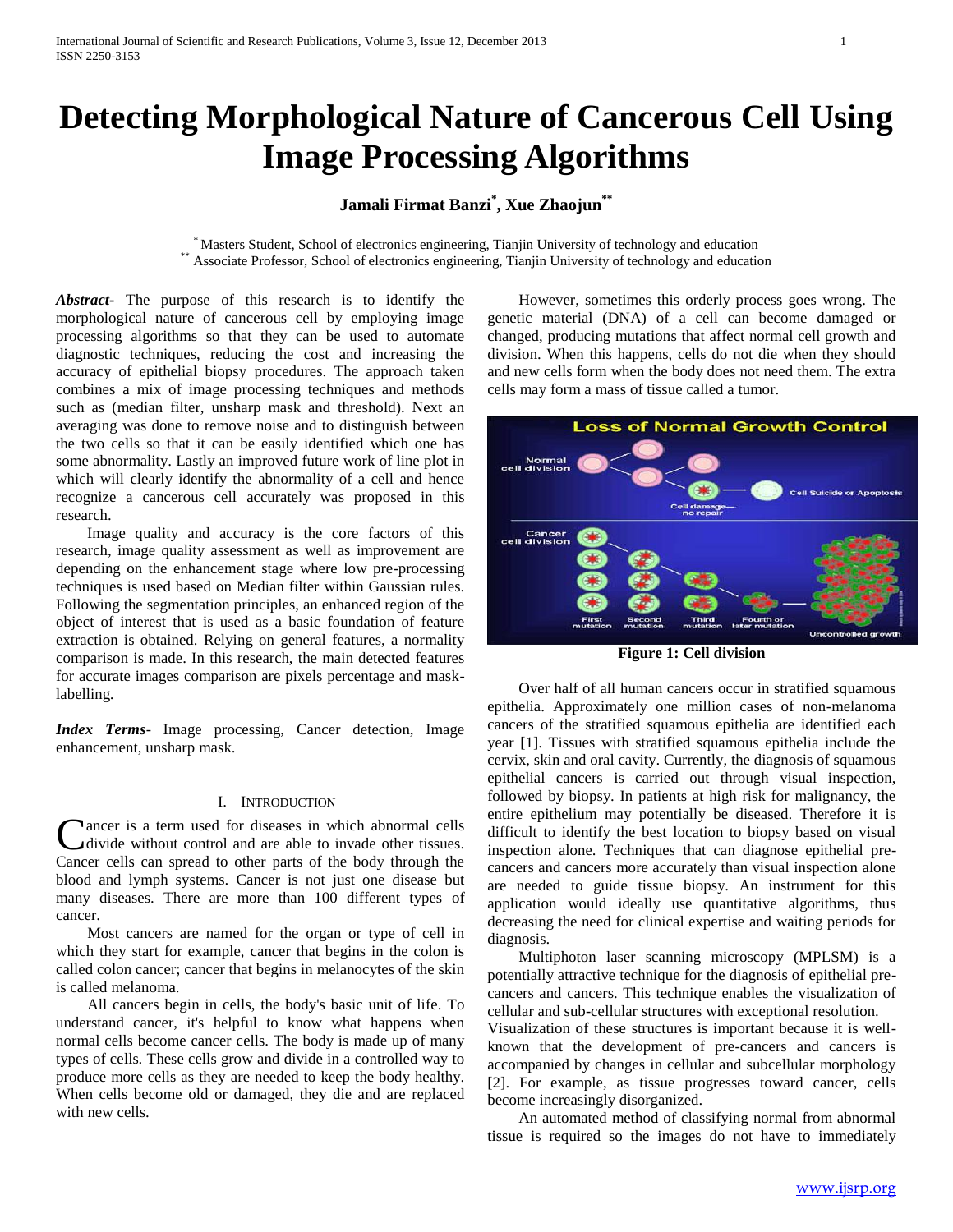interpreted by a trained pathologist. The goal of this research is to exploit differences in cell organization between normal and cancerous tissues using image processing techniques, thus allowing for automated diagnosis.

 Previous studies have used Fourier analysis of *in vivo*  human corneal endothelial cells to correlate cell structure with patient age [3]. It was found that the Fourier transforms provided quantitative descriptions of population cell size and organization. Fourier transform analysis will be applied to MPLSM images of normal and cancerous tissues to determine whether automated diagnosis based on tissue morphology is feasible.

#### II. RELATED WORK

 Different researches proposed the Segmentation method of nucleus and cytoplasm. However segmenting nucleus and cytoplasm of leukocytes from bone marrow images is a very difficult task, as the images show heterogeneous staining and high-cell population. [7]

 Our approach involves employing different image processing techniques and methods to recognize a cancerous tissue through its cell organization. A normal tissue usually has a defined cell organization but a cancerous tissue cells are disorganized

#### III. METHODOLOGY

 The first steps of our algorithm preprocess the images to remove graininess (median filter), enhance contrast between the cytoplasm, and nucleus and extracellular components (unsharp mask, threshold). After the pre-processing steps, the relative disorganization of the images was determined with Fourier transform analysis [3, 4].

 Averaging was then used to reduce the noise of the Fourier domain image and a 1-D line plot was advised. From this line plot, normal and cancerous tissue could be differentiated by a machine

 For each step of the algorithm, the output of the previous step is the input of the subsequent step. The parameters of the algorithm were optimized for maximum contrast between normal and cancerous images at the last step of the algorithm. Each step of the algorithm, along with the output from each step is described in detail below.

Original Images Median filter Unsharp Mask Fourier transform Threshold Log transform Mean filter Start Line plot

End

**Figure 2: shows a flowchart of the algorithm.**

#### IV. EXPERIMENT AND RESULTS

 The image processing algorithm was applied to a total of two images from normal tissues and two images from cancerous tissues for a total of four images using MATLAB. The results from one normal and one cancerous image are shown in this report. The results for the remaining one normal and one cancerous image are similar.

.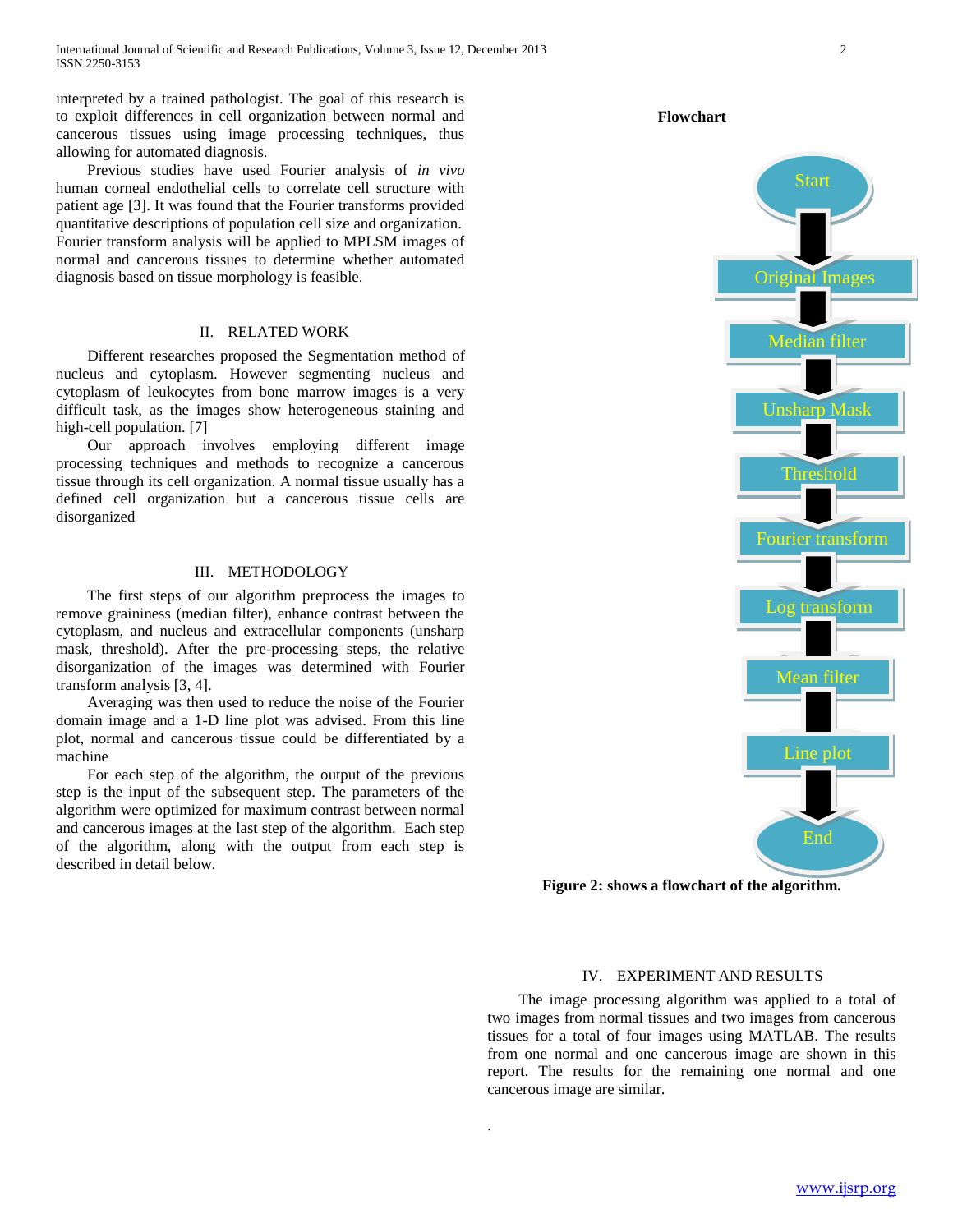

**Figure 3: shows the original images for normal and abnormal (cancerous cell) resulted after implementing MATLAB code for reading image**

#### 4.1 Median Filter

 The first step of the algorithm aims to attenuate noise without blurring the images. A 2dimensional median filter was applied using the 'medfilt2' function in Matlab. Each output pixel contains the median value in the 5-by-5 neighborhood

around the corresponding pixel in the input image. 'Medfilt2' pads the image with zeros on the edges, so the median values for the points within 3 pixels of the edges may appear distorted.

The result is shown in the figure below



After median filter Normal tissue **After median filter Abnormal tissue** 



#### **Figure 4: Normal and abnormal tissue after median filter**

#### 4.2 Unsharp Mask

 Next, contrast between the cytoplasm, and nuclei and extracellular components were enhanced using an unsharp filter. The filter was applied to the image by subtracting the gaussian filtered input image, multiplied by a scaling factor, from the input image. The gaussian filter was created using the built-in Matlab functions 'fspecial' and 'gaussian'.

 A rotationally symmetric Gaussian lowpass filter with a standard deviation of 10 pixels was used, with a total filter size of 15-by-15 pixels. The scaling factor was 0.9. The result of this step is shown in Figure 5: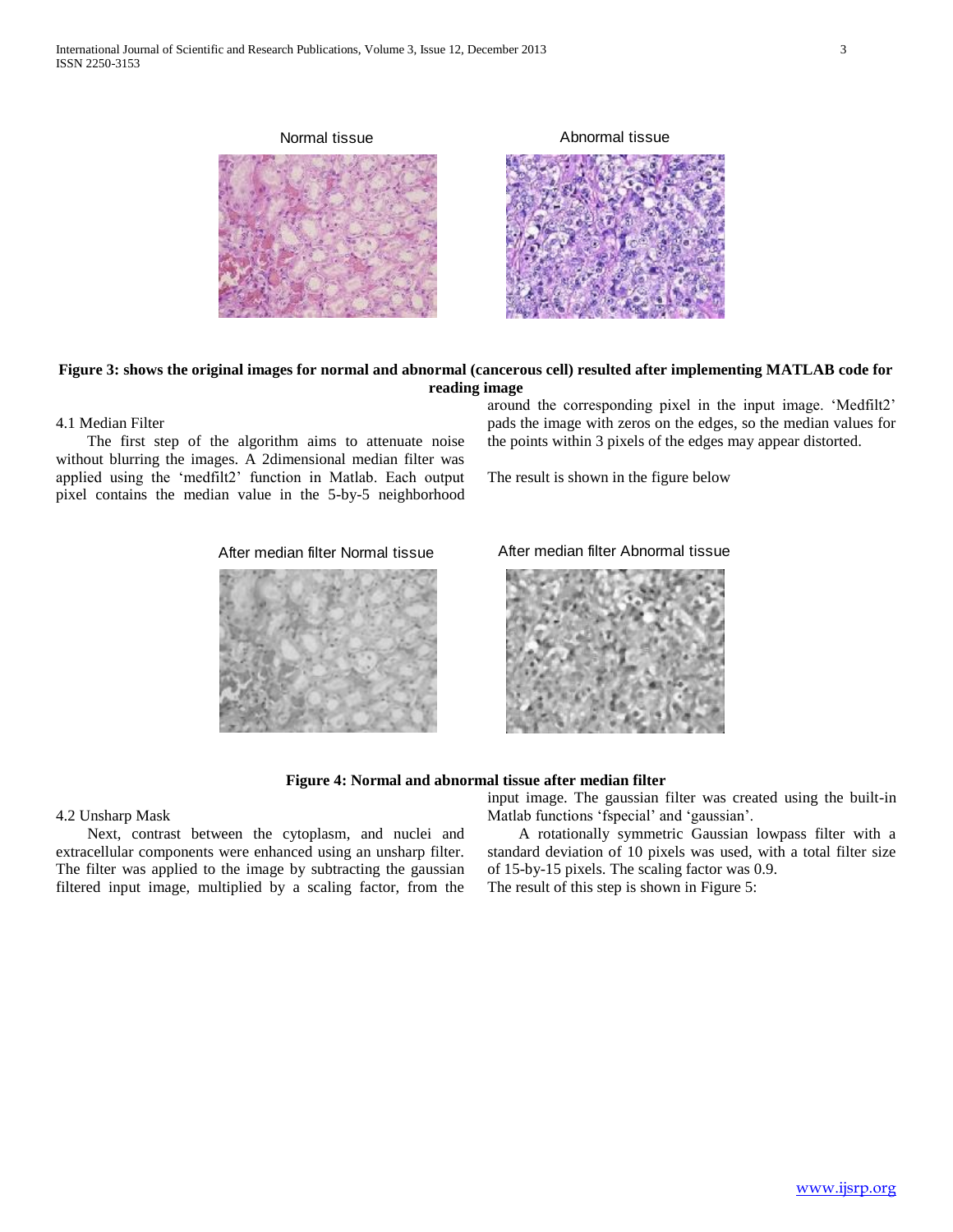

After Gaussian filter Normal tissue After Gaussian filter abnormal tissue



#### **Figure 5: Normal and abnormal cell after Gaussian filter**

#### 4.3 Threshold

 The built-in Matlab function 'graythresh' was used to threshold all images so that the cytoplasm was white (or 1) and

After threshold Normal tissue **After threshold abnormal tissue** 

the nucleus and extracellular components were black (or 0). The Matlab function 'graythresh' computes the global image threshold using Otsu's method.



#### **The result is shown in Figure 6:**

#### 4.4 First Fourier Transform

 The built-in Matlab function 'fft2' was used to convert the binary images into the spatial frequency domain using the two-



dimensional discrete Fourier transform. The image was shifted before the Fourier transform so that the zero frequency component was at the center of the frequency space.



#### **The result is shown in Figure 7:**

### 4.5 Log Transform

 Next, the log transform of the image in Fourier space was performed using the equation

 $s = log (r + 1)$ . The log transform compressed the values of the light pixels of the image and expanded the values of the dark pixels of the image. This reduced the DC values relative to the

rest of the pixel values, allowing the details of the transform to become visible (Fig. 8). At this point a feature starts to become apparent which might be used to automatically separate the normal from the cancer. In the cancer samples, the low frequency bright spot is fairly uniform. Looking closely at the normal samples, a dark ring is visible.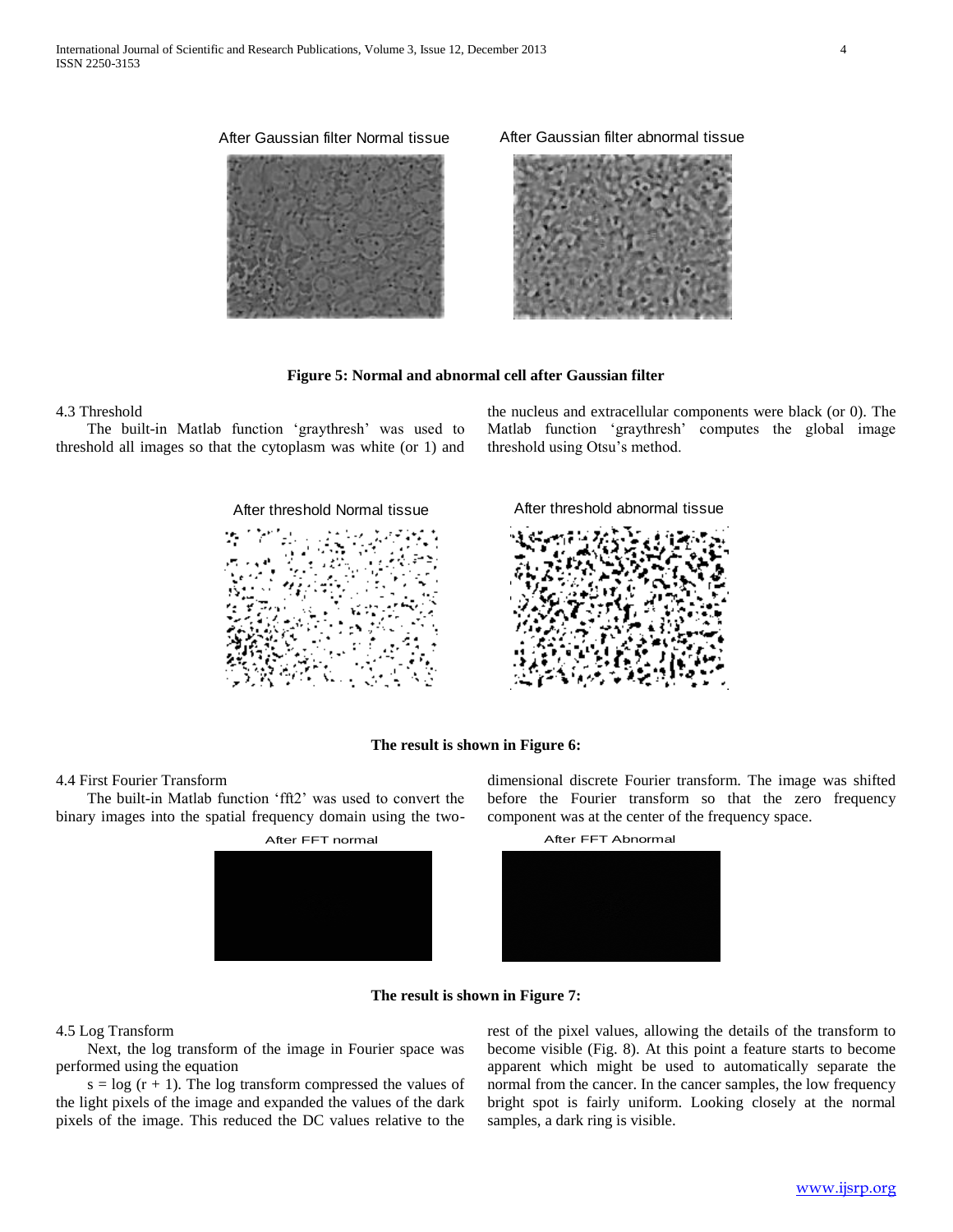

4.6 Mean Filter

 These images are fairly noisy which may make automatic detection schemes challenging.

 To reduce the noise a 5 by 5 pixel mean filter was implemented. This filtered averaged 25 points thus reducing the The results can be seen in Figure 9:



#### **(a) Normal tissue after log transform (b) A cancerous tissue after log transform**

noise by 5. Because a single pass of this filter did not seem to provide sufficient noise reduction, the image was passed through the filter a second time.



 Here the dark ring in the low frequency area of the normal tissue is still visible but the noise is reduced.

 From this point is where we can start to distinguish and recognize cancerous cell distinctively. However the methodology is not ample to accurately identify a cancerous cell from a normal one until with the help of machine. In addition to that we employed the use of Line plot in which the center row of the

#### 4.7 Line Plot

 To get these two dimensional images such that they could easily and quantitatively analyzed by 1 dimensional signal processing techniques, the center row of pixels was extracted and their values plotted against their positions. The results can be seen in Figure 10: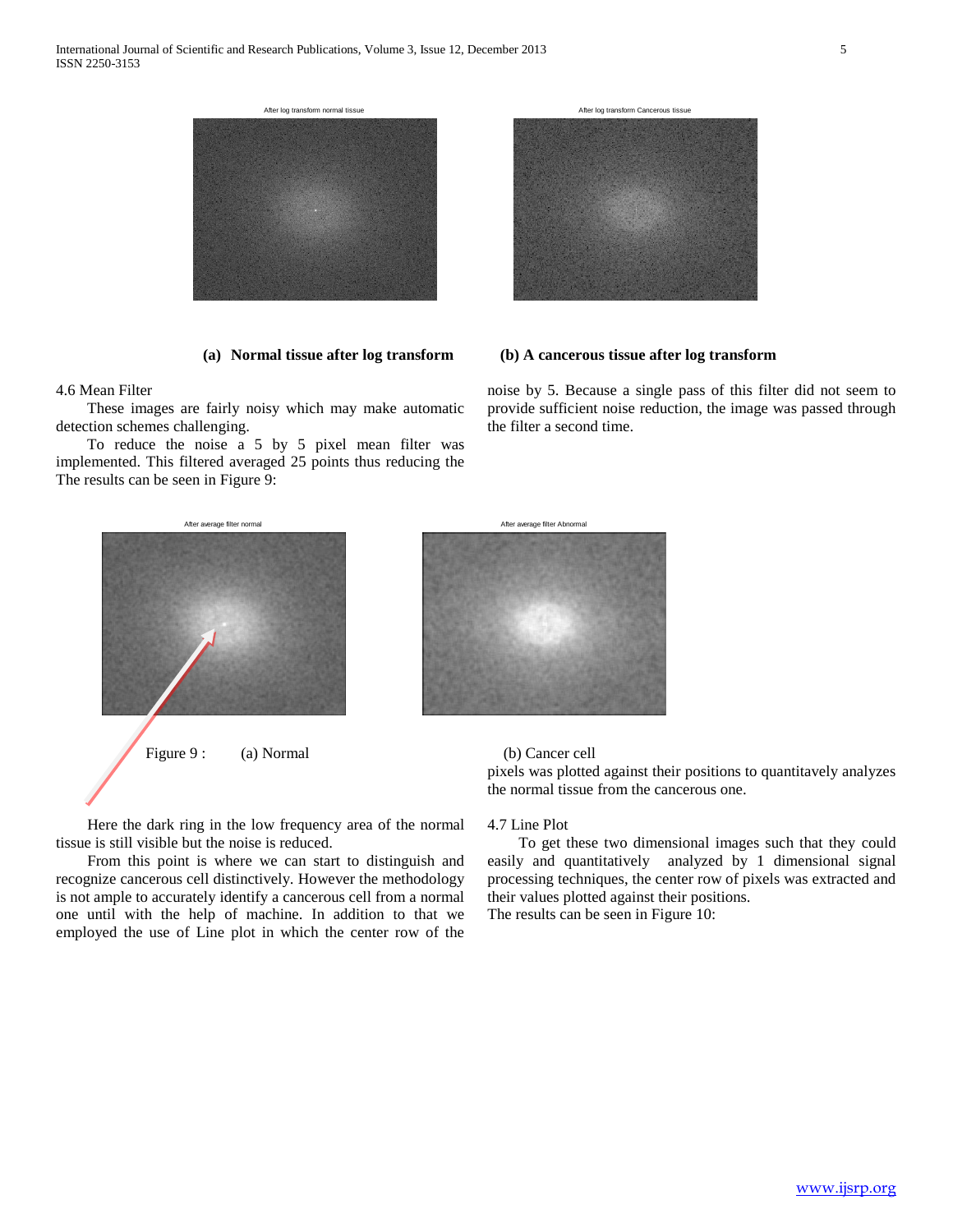

 From the plots in Fig. 10 it can be seen that there is a local minimum in the normal images at approximately the 7th pixel from the center, or at a frequency of approximately 55 mm-1 (red arrow). Possibly more telling is that there is a local maximum at approximately the 16th pixel from the center or, 127 mm-1 (green arrow). This would indicate that normal cells contain regular features which repeat at 7.8 μm, where as the cancerous cells do not contain this repeating nature

 An alternative approach was also implemented starting with the log transformed Fourier space image. As already described,





there were two things that we wanted to do to this picture. The first was to reduce the noise. The second was to reduce the image to a plot that could be quantitatively analyzed. To accomplish both goals simultaneously the radial symmetry of the image was exploited, and pixels were averaged according to their radius. For example, the value of all pixels, 5 pixels from the center of the image were averaged. Then the values of all 6 pixels from the center were averaged.

 This was done along the entire radius of the image. This function was then mirrored around DC to make the result more intuitive (Fig. 11).



**Figure 11: a line plot**

 Noise reduction by averaging is the square root of the number of pixels averaged, thus the noise reduction changes as a function of radius. However, it may be argued that this retains the radial features of the image better than applying a uniform averaging filter.

 Again in these plots, it can clearly be seen there is a local minimum in the normal images at approximately the  $7<sup>th</sup>$  pixel from the center or at a frequency of approximately 55 mm-1 (red arrow) and a local maximum at approximately the  $16<sup>th</sup>$  pixel from the center or, 127 mm-1 (green arrow).

### V. CONCLUSION

 An image improvement technique is developing for earlier disease detection and treatment stages; the time factor was taken in account to discover the abnormality issues in target images. Image quality and accuracy is the core factors of this research, image quality assessment as well as enhancement stage where were adopted on low pre-processing techniques based on filtering within Gaussian rules.

 However multiple image enhancement steps were needed to exaggerate the differences between the frequency-domain images of normal and cancerous tissues (median filter, unsharp mask, and threshold).

 Additional enhancements were needed to improve contrast between the power spectrum of normal and cancerous tissues (averaging). After these enhancements, clear differences could be seen between the normal and cancerous power spectrum. For example, in Figs. 10 and 11 there are frequency peaks as indicated by the green arrows in the normal tissue spectrum,